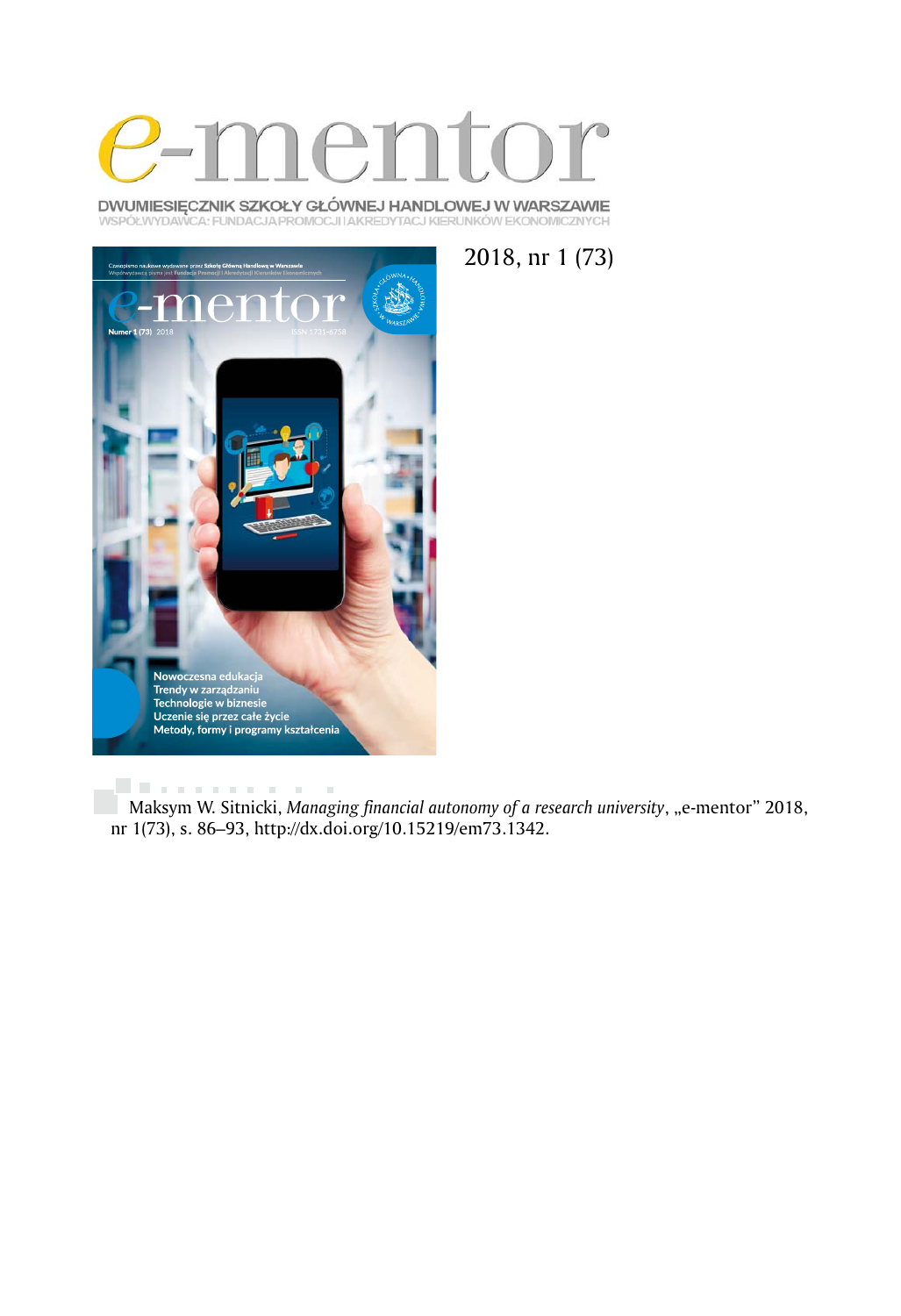# **edukacja i technologie na świecie**



# Managing financial autonomy of a research university

*Maksym W. Sitnicki*

*The aim of the article is to present analyzis of the main sources of revenue generation of the world's leading research university – the University of Oxford and one of the best research universities in the United States – Stanford University. Special emphasis is put on their experience and strategy in managing financial autonomy. An effective synergistic model for ensuring the financial autonomy of a research university is described, offering mechanisms for strategic management of the sources of revenue generation. The model is based on the interaction of four key potentials of a research university: functioning of business schools and institutions of postgraduate education; financial cooperation with university graduates; functioning of the independent consulting centers; functioning of the centers for innovative technologies and startups support. The author demonstrates also the model's connections and peculiarities of its functioning and describes, in details, the perspective of its use.*

## Introduction

The urgency of scientific inquiry for effective models capable of ensuring financial autonomy of research universities is due to the high role of institutions of this type in the development of a modern society. In order to be effective at developing new ideas and advanced technologies, research universities should feel that they have certain academic freedom. Financial liberalization for research-based universities is a completely natural process and it is in line with the European principles of educational and scientific development.

Still, many research universities, especially of the Eastern Partnership countries, are reluctant to opening their doors for opportunities when it comes to earning additional financial resources, an apparent opportunity to develop their material base and invest into research. This is due to the persistent mentality of the authoritarian political past, where additional incomes had always been closely monitored by governmental authorities and have never been considered as a priority component of the principal strategy of research-driven universities.

### Purpose and methods of research

The main objective of this study is to develop an effective model for ensuring financial autonomy of a research university. This model is based on the interaction of its elements, capable of supporting a strategic management of revenue sources based on the additional cumulative effect. Proceeding from the goal, the article sets and resolves the following tasks:

- to analyze the main sources of revenue generation of the world-leading research universities *–* University of Oxford and Stanford University;
- to study their experience and strategy of sustaining their financial autonomy; develop and offer an author's synergistic model for ensuring financial autonomy of a research university, universal for any institution of this type
- to show the mechanism of its functioning.

To accomplish the tasks set forth above, the following scientific methods were used: scientific research and generalization for identifying the main revenue sources of research universities; a modeling method for building a universal model capable of ensuring functioning of an effective mechanism for managing financial autonomy of a research university; the comparative method in the process of analyzing financial resources of the most successful universities of the world class.

#### Analysis of the literature

The administrative term "autonomy" in the context of educational processes is well defined in the new Law of Ukraine "On Education" as a right of the agent of educational activity for self-governance, which resides in its self-dependence, independence and responsibility in making decisions regarding academic (educational), organizational, financial, staffing and other issues of activities implemented in the manner and limits established by laws of Ukraine (The Law of Ukraine "On Education", 2017, p. 1). In general, the organizational and legal status of educational institutions provides them with the opportunity to act as a business entity in one of the following statuses: state institution; nonprofit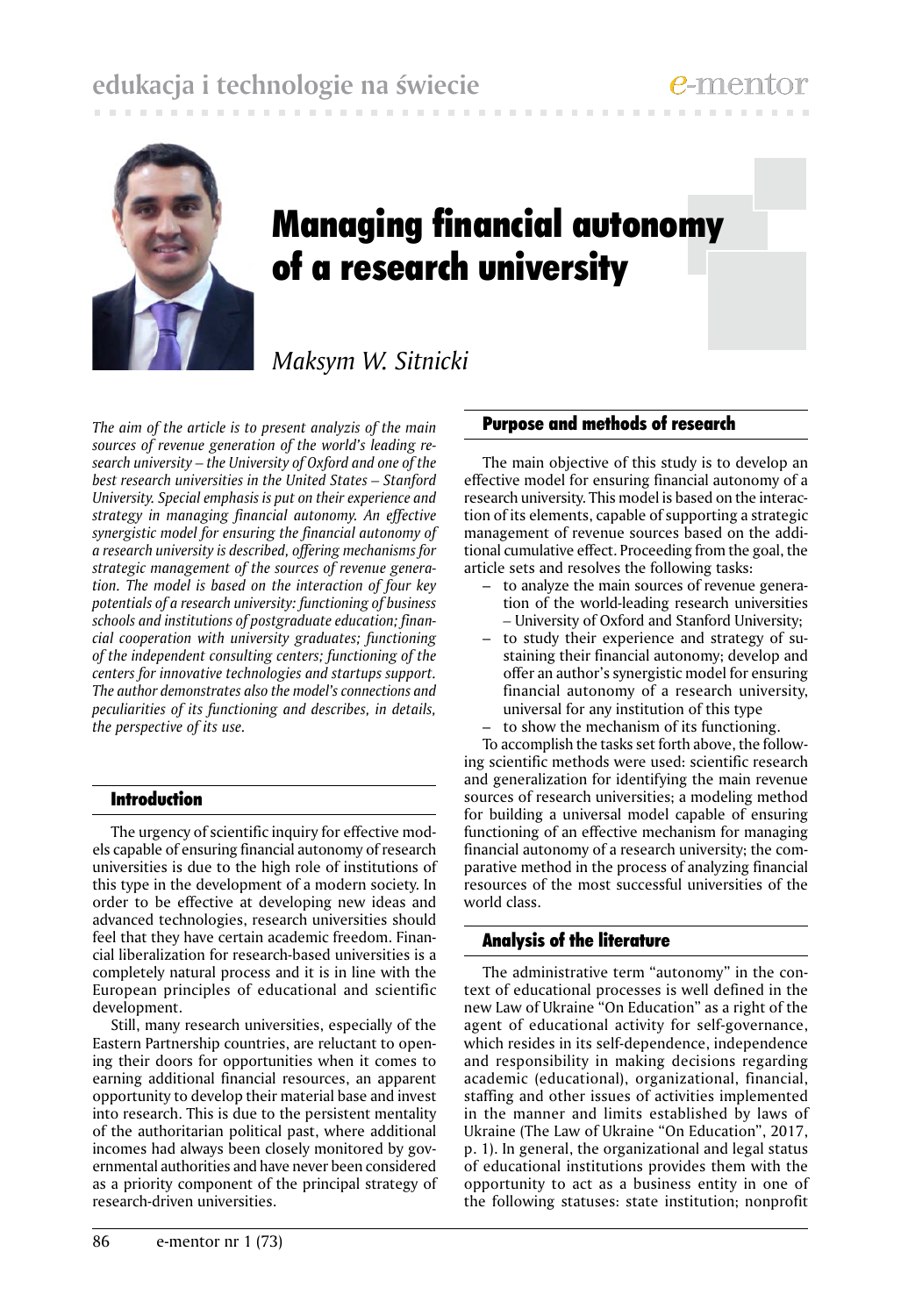institution of education; profitable institution of education. Each European state guarantees academic, organizational, financial and staffing autonomy to research universities. The volumes of this autonomy are determined by special laws and regulations of each country separately.

The draft law of the Republic of Poland "On Higher Education" also foresees more opportunities for the autonomy of research universities through the promotion of priority scientific and educational programs and concrete steps toward the implementation of this reform (Ustawa 2.0 *–* Założenia systemu szkolnictwa wyższego, 2016, pp. 51–52).

The team of authors from the Adam Mickiewicz University in Poznan, one of the three independent research teams that had received grants to develop the principles of the new law (the so-called Law 2.0) and who submitted their projects to the Ministry of Science and Higher Education, has developed a comprehensive draft of changes to the higher education system in Poland. The financial autonomy of research universities has been given considerable attention in the second section of this document. The project states that "The main problems of the public institutions of higher education in Poland are connected with low funding, short financial perspective, that hardly contributes toward financial balance of higher education, strict regulation of the use of funds by sources of their origin and the general lack of university's financial autonomy" (Kwiek, et al., 2016, p. 112). At the same time, allocation and management of funds bear a lot of risks, such as for example, the risks of non-rational or misappropriate use of funds. These and other issues of this type of risks have already been investigated in scientific research (Zyznakska-Dworczak, 2013, pp. 368–381).

At the general level of the European Union regulations and in the Strategic framework – Education and Training in Europe 2020 (ET 2020) in particular, the focus is made on the five key priorities in the development of education, where the role of autonomous research universities for their implementation is principal (European Commission – Strategic framework – Education & Training 2020, 2016, p. 1). EU universities aim toward producing financially literate citizens capable of building a strong economy in their own countries. Moreover, having citizens who properly use financial instruments is also beneficial to research universities, as students intensify the use of credit programs to finance their own education.

The study of an economic and financial literacy of Polish society revealed that Polish citizens demonstrate a low level of knowledge in the fields of personal finances, functioning of financial institutions and foreign exchange markets. Such results are linked with a poor quality of entrepreneurship education in Polish gymnasiums and high schools. The authors emphasize the acute need to make financial concepts understandable to Polish people and to equip them with a competence that will allow them to make informed and responsible financial decisions, thus creating conditions for more active citizens to participate in the country's economic life (Kurowski, Laskowska, 2016, pp. 15–23).

The authors proposed a system of relevant criteria designed to conduct strategic analysis and evaluation of a research university's performance. The criteria allow to impartially present the results of the evaluation while minimizing the level of a subjective component within a set of consolidated results (Zhylinska, Sitnitskiy, 2018, p. 413).

The paper of Wissema (2009, p. 1) presents a comprehensive vision of the modern university and shows the evolution of the university model from the Middle Ages to the present day. Two opposite models are described in the book. In the first one the need for ensuring the autonomy of universities, freedom of science and its independence from the economy are taken for granted. Science is considered as a theoretical activity, and its practical application may only be the addition. In the second model Wissema underlines the importance of close cooperation between science and business.

Furthermore, carrying out research on effective models for ensuring the stability of financial revenues that could establish the autonomy of research universities is an urgent issue requiring further study and development.

# Sources of generating the revenues of the leading world-class research universities

#### University of Oxford

Oxford University, according to the Times Higher Education (THE), is one of the world's leading research universities (QS World University Rankings, 2018, p. 1). The key financial objectives of the university are to provide the long-term resources to strengthen and prolong its pre-eminent position – nationally and internationally – as a place of outstanding learning, teaching, and research; and to enable it to provide additional support to its three core priorities of students, academic posts, and buildings.

University of Oxford has five main sources of funding:

- the largest source  $-$  £564.9m, which accounts for 40% of total income – is the external research funding, from such bodies as research councils, charities, trusts, foundations, and industry. Oxford consistently has the highest external research income of any university in the UK.
- the next 14% come from government grants through the Higher Education Funding Council for England and the National College for Teaching and Leadership.
- other income includes annual transfers from Oxford University Press, income from the commercialisation of research, and philanthropic support (23%).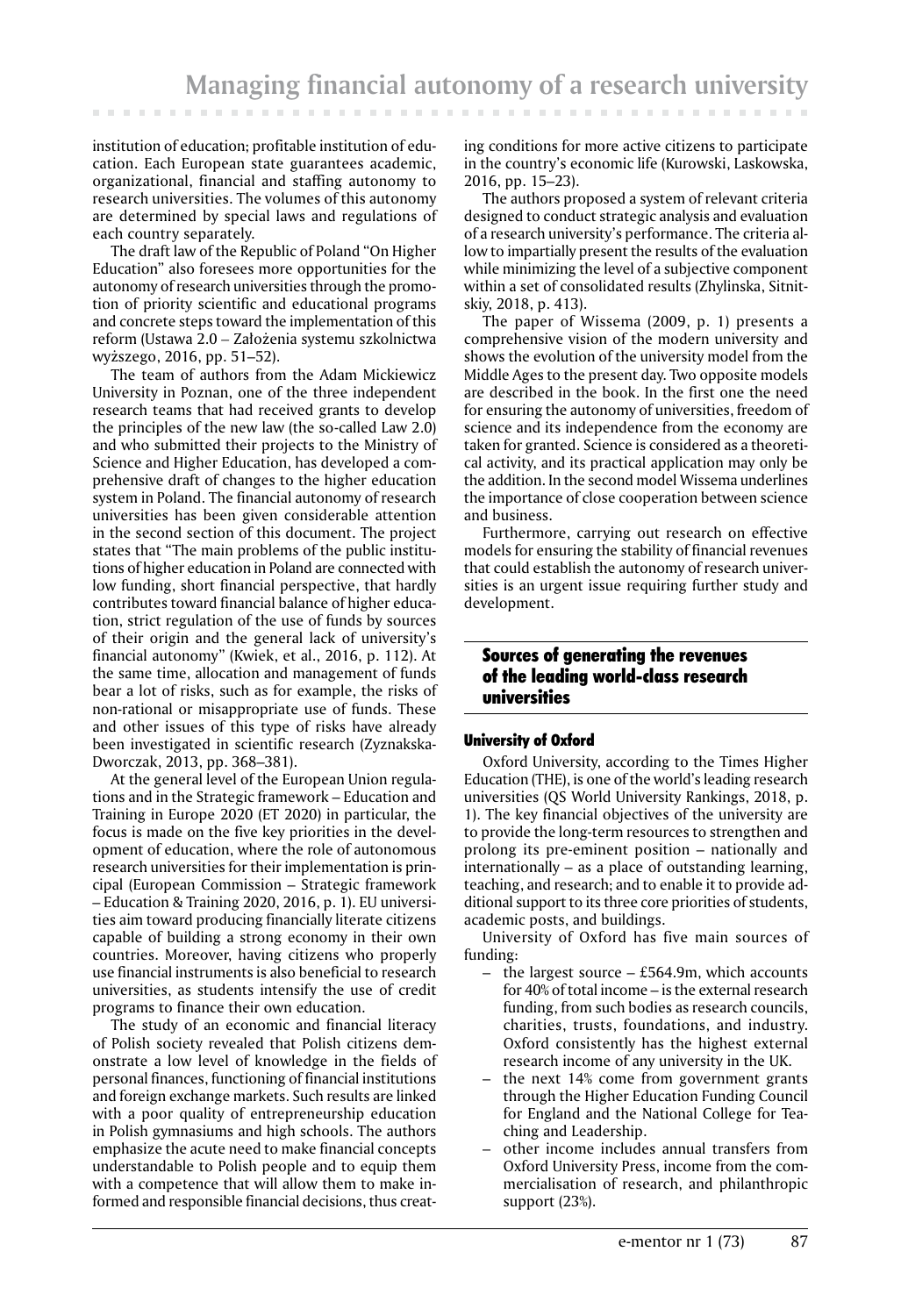- academic fees, from both undergraduates and postgraduates are the fourth source (22%).
- and last but not least is the nvestment income (1%).

Table 1 presents the main sources of income of the University of Oxford for the financial year 2015/2016.

Table 1. The main sources of revenue for the University of Oxford for 2015/2016 financial year

| University income                                                        | £m      |
|--------------------------------------------------------------------------|---------|
| Tuition fees and education contracts                                     | 293.5   |
| Funding body grants                                                      | 192.5   |
| Research grants and contracts                                            | 537.4   |
| Other income                                                             | 213.0   |
| Investment income                                                        | 8.8     |
| Donations and endowments                                                 | 74.4    |
| Donation of heritage assets<br>(eg works of art, historical antiquities) | 2.2     |
| Total income                                                             | 1 321.8 |

Source: summarized by the author on the basis of University of Oxford: Finance and funding, 2016.

According to the Table 1, the main distinguishing feature of the university's financial strategy is decentralization of its income sources. Such approach allows for a significant funds accumulation and reduction of financial risks. The university's financial system is constructed in such a way that the Oxford University's Colleges (apart from Kellogg and St Cross Colleges) are independent, self-governing and financially autonomous. In 2015/2016, the total annual financial contributions (including donations) from 36 colleges amounted to £453 million. The tuition, study, and housing fees made up 42% of the university's financial income. Donation of heritage assets and just donations received throughout one year combined with the investment income accounted for another 50%. This research university gains a significant amount of its revenues from organizing various events such as: presentations, open lectures of world-renowned people, conferences etc. Creativity and diversity of those activities are really impressive. Meanwhile, the university plans to be engaged in developing strategies that would allow the UK to adapt as much as possible to its future position outside the EU while retaining sources of funding from the EU funds. After BREXIT, the Oxford University intends to maintain strong relations with the EU, participate in the future of EU Framework Programs, and to conduct joint research with the colleagues from the EU.

The total financial expenses of Oxford University colleges in the academic year 2015/2016 amounted to around £389 million. Basically, the funds were spent on financing activities, which included 84% of the cost of training, research, housing and communal services. The balance of expenditure was distributed between the costs of fundraising, business events such as conferences and tourism, and investment management costs. The University thoroughly plans its expenditures and controls their actual implementation contributing in such way to a high level of financial discipline.

#### Stanford University

Another university that is worth our attention is Stanford University (SU), USA, one of the best research universities in the world. In 2016/2017 Stanford was a \$5.9 billion enterprise. This figure represents the university's consolidated budget for operations, a compilation of all annual operating and restricted budgets that support teaching, scholarship and research, including the budgets of all schools and administrative areas and the SLAC National Accelerator Laboratory. It does not include the \$774 million capital budget and excludes the budgets for Stanford Health Care and the Lucile Packard Children's Hospital. Stanford's main sources of income are represented in Table 2.

Table 2. Stanford University sources of funds for financial year 2016/2017

| Sources of funds                            | %  |
|---------------------------------------------|----|
| Sponsored research                          | 18 |
| Endowment income                            | 20 |
| Other investment income                     | 2  |
| Student income                              | 15 |
| Health care services                        | 20 |
| Expendable gifts and net assets released    | 6  |
| <b>SLAC National Accelerator Laboratory</b> | 10 |
| Other income                                | q  |

Source: summarized by the author on the basis of Stanford University: Administration & Finances, 2016.

From the data collected in table 2 it may be derived that a relative share of Stanford University's financial revenues consists of financial donations that account for \$22.4 billion (as of August 31, 2016), health care services, and sponsored research funding. The Endowment Stanford Foundation is a permanent source of financial support that helps to execute the university's mission which involves teaching, learning and research. Almost 75% of the grant money is used for achieving a specific goal. Stanford University has more than 8,000 university foundations. Due to the investments, university's money is always at work. A part of the investments returned from the funds is used to support annual operating expenses, while the rest is reinvested into the endowment to maintain the university's financial flexibility. In the fiscal year that ended on the 31 of August 2016, the charity gifts donated to the University accounted for a total of \$951. million, which reflects the support of over 80.000 donors. The role of managing investments,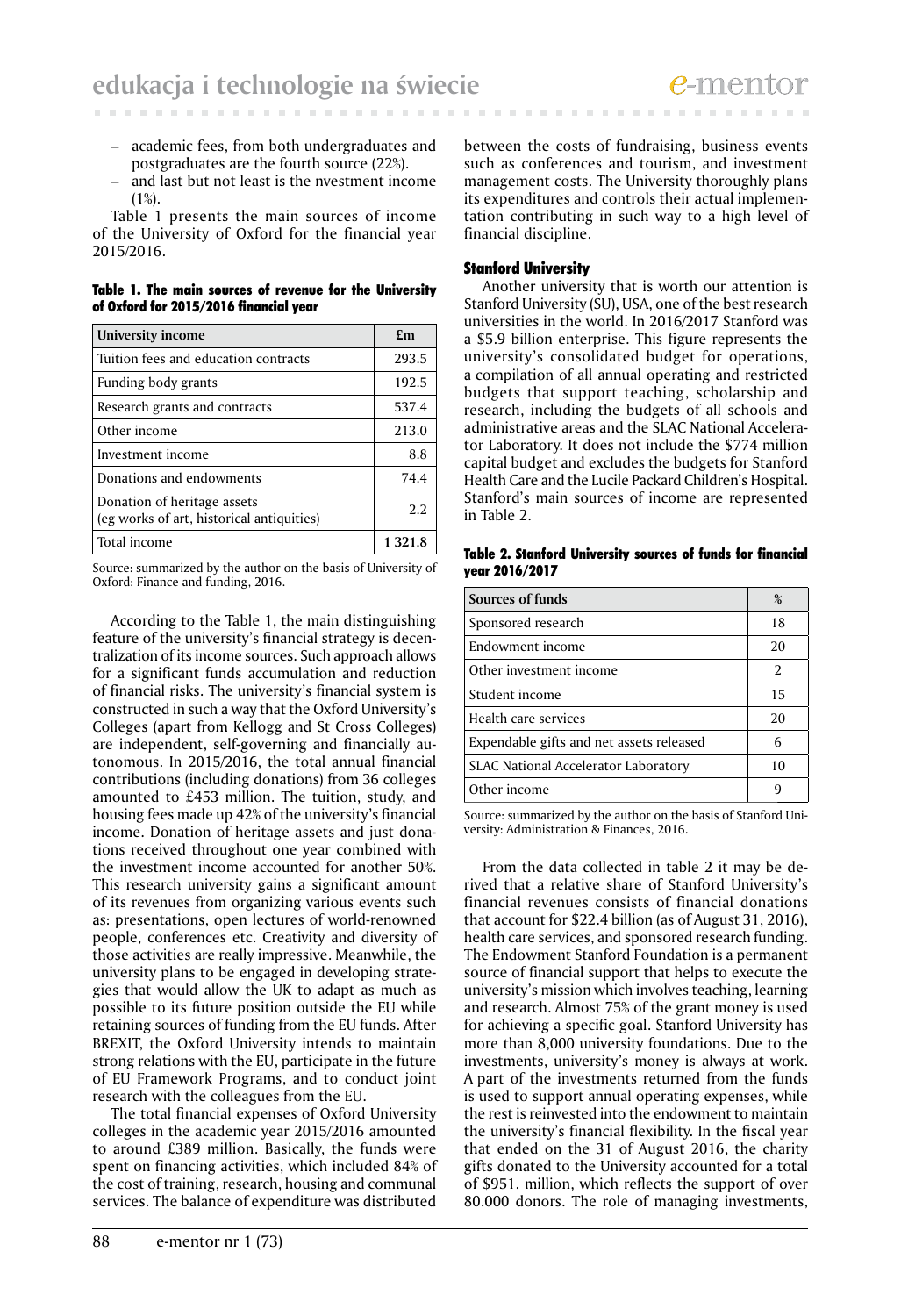Stanford University's endowment and other financial assets, belongs to the Stanford Management Company (SMC) that was established in 1991. SMC is a division of the University, governed by a Board of Directors. Stanford University is ever-interested in a formation of additional funds from diversified sources that in the strategic perspective will give it more academic freedom and development.

# The development of synergistic model for providing financial autonomy to a research university

In the following section a model developed by the author will be presented. It is aimed at providing research universities with the opportunity to increase their additional financial revenues, adding up to the financing they traditionally receive from the state budgets, profile ministries or other programs. The author's vision of a model (Figure 1.), with key units of a research university functioning in unity, is based on the use of a synergistic effect, most capable of ensuring a high level of university's financial autonomy.

The peculiarity of the synergistic model of financial autonomy of a research university presented in Fig.1 is based on a mutual reinforcement of all of the components of the university's potential. These components are capable of increasing financial revenues and, consequently, strengthening the university's financial potential by achieving a cumulative effect. Such mechanism develops synergistic connections of various nature and content, undetectable from the first glance.

The presented model works on the basis of four components described below.

#### Business schools and postgraduate facilities

This component gives the research university a unique opportunity for attracting additional funds and build its financial autonomy. Business programs, developed by educational institutions, contribute to a synergistic effect by creating an opportunity for interaction between business program attendees and the institution, what allows for a wide spectrum of mutual support. Besides the revenues that any university obtains from its didactic activity, we focus our attention on additional reserves and potential contributors that allow a higher level of financial flexibility. The fact that tuition fees for business training are quite high creates an opportunity for high marginal income. Undoubtedly, the cost of organizing a studying process and quality training can be significant but, nevertheless, this field has a potential of providing fast and powerful financial revenue source. Many business schools offer their potential students discounts schemes, such as early bird discounts, applying for a bursary or prepayment refunds. In this way, the research university has its own financial resource, which can be invested in the development of fixed assets or financing of individual studies.

Another possibility of this component is the involvement of creditors offering banking products for those wishing to obtain a business education despite

Figure 1. A synergistic model for providing financial autonomy to a research university



Source: own study.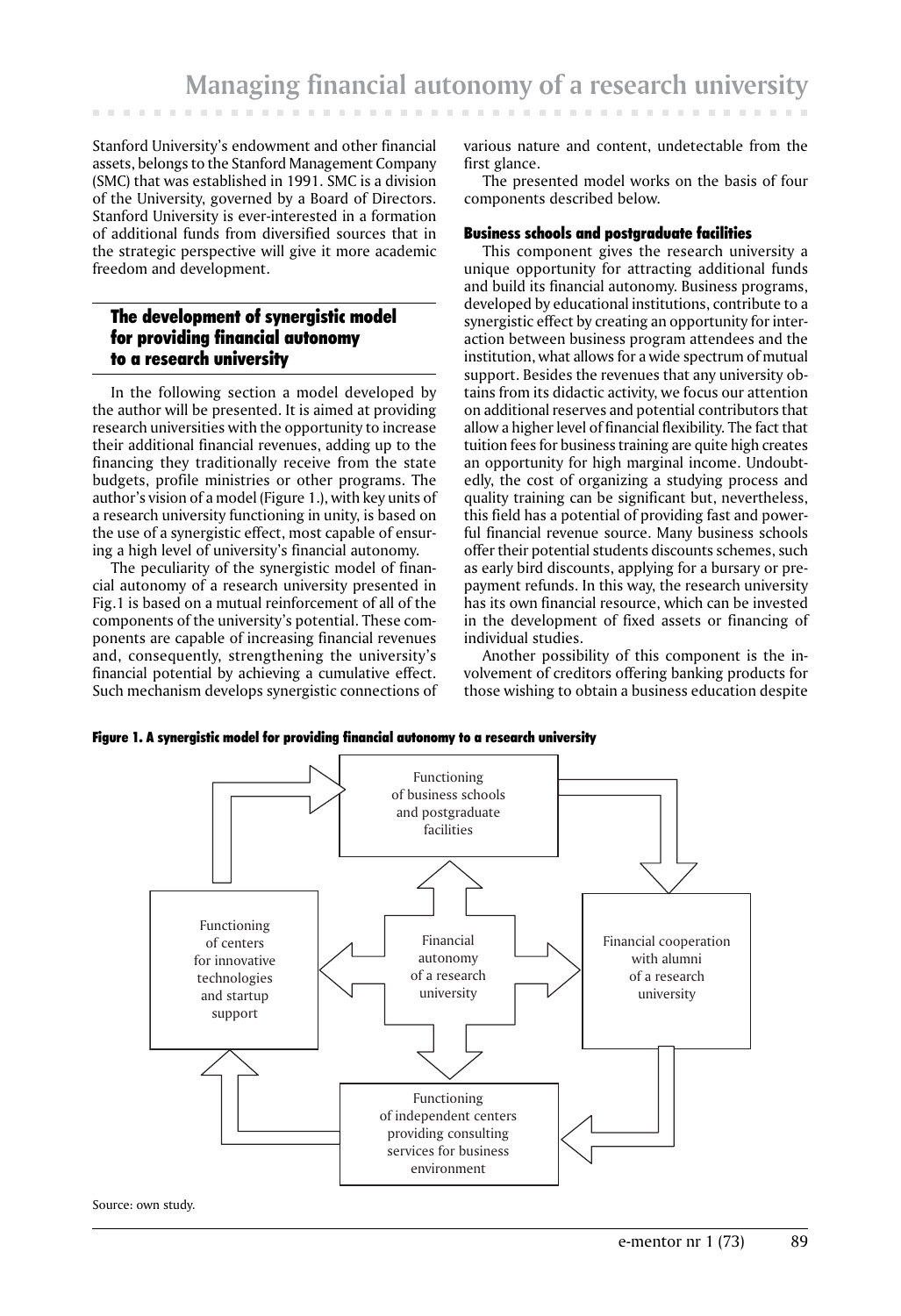. . . . . . . . . . . . . . . . .

having no financial resources available. In such a case, a credit institution pays the cost of studying directly to a research university and offers the borrower two education loan repayment schemes: a traditional way of the classical scheme or working for this institution before or after graduation. Thus, a research university receives timely financial resource and a possibility of its immediate use. These opportunities need to be developed as they allow capitalization of knowledge with their subsequent conversion into tangible assets, which in turn provide competitive wages for researchers and improved material base. The process of organizing a recruitment process into business schools of research universities in Italy can serve as a successful functioning example of such mechanism. For instance, Bologna Business School has a mutually beneficial deal with an Italian banking group Intesa Sanpaolo, which involves crediting talented students of business schools on a basis of long-term repayment scheme and low-interest rates. This is advantageous for both educational institution and a prospective university student. Peculiarities of this collaborative model have been brought to light in our other studies (Sitnicki, 2017, pp. 43–49). At the same time, a detailed analysis of the functioning of the 25 best business schools of world's leading research universities was carried out in the study (Sitnicki, 2018, pp. 36–45).

Along with the above-mentioned mechanisms, the world's best research universities have their own schemes for exceptionally gifted people. These, for example, are classical research universities in the United States and the United Kingdom, which have significant self-financing resources that enable them to credit their own students or partly cover their tuition. It may seem strange that a research university would itself pay for the study of the students that it teaches. However, this assumption is premature. The model of financial autonomy developed by the author (Figure 1), enables the implementation of such a scheme based on the use of a synergistic effect. The fact is that the leaders of these research universities have long realized that a student whom they support financially, may bring them even more profits once he graduates the university. This kind of investment is much more rational than investing into tangible properties. Investing in human innovation potential is one of the priorities of American and British approaches to managing the development of research universities and rightly so, these countries have earned themselves the titles of being the most successful leaders in the scientific and technological processes in the world.

#### Financial cooperation with the alumni of a research university

After leaving the walls of a research university, graduates of business schools and other levels of education begin their own professional life. Many of them become successful businessmen, influential politicians, recognizable scientists, all contributing to innovations in various fields and needs of society. The world of market production has become so competi-

tive nowadays and a scientific progress so accelerated its pace that it becomes almost impossible to dominate the market with the same product. In the history of management, there are many examples of companies that used to lead the market but could not hold their leading position, and in consequence lost their ground or disappeared. The Finnish company Nokia (that used to occupy almost 80% of the world market for mobile phones sales) was unable to develop the innovative potential of its own employees, and eventually, not being able to withstand a technological competition, was forced to lose leadership. The Kodak company could be another good example. Having been the world leader in the production of photographic equipment, it lost its positions in the face of digital technology. These examples emphasize the need for creating a collaborative business environment between research universities and their graduates.

. . . . . . . . . . . . . . . .

Ordering a research on the invention of a new technological solution for a specific product or process from a business entity is a reasonable and effective mechanism for establishing a cooperation between a graduate of a business school and its educational institution. Such cooperation is mutually beneficial to all three parties. Firstly, a research university receives a financial resource for research and development; secondly, the research is carried out qualitatively and by specialists of the relevant qualification, experienced in this field and recognized by the world scientific community of the professional circle; thirdly, entrusting technological development to research university's specialists, a business structure can focus on optimization and strengthening its business processes, or pay more attention to the marketing promotion of the company's portfolio.

In this respect, endowment should also be given much of attention as it provides a significant financial resource that funds university's activities. For example, University of Oxford has endowments worth about £910 million. Individual colleges have their own funds, which make up for more than £4.1 billion. Such financial stock provides university a high level of financial autonomy.

#### Independent center for providing consulting services for business environment

Consulting centers operate in almost all research universities in the United States and the United Kingdom. They provide a possibility to practically test knowledge about business environment, its markets and trajectories of their development. Having such a platform, a research university can earn additional income by helping those business structures who, at any given moment of their operation, need immediate consultation. Such university centers provide advice not only at a business level of corporate structures, but also may advise on the level of the whole country on a wide range of issues. The most popular of them are: economic development and effective investment; political transformation in developing countries; conduction of sociological research; development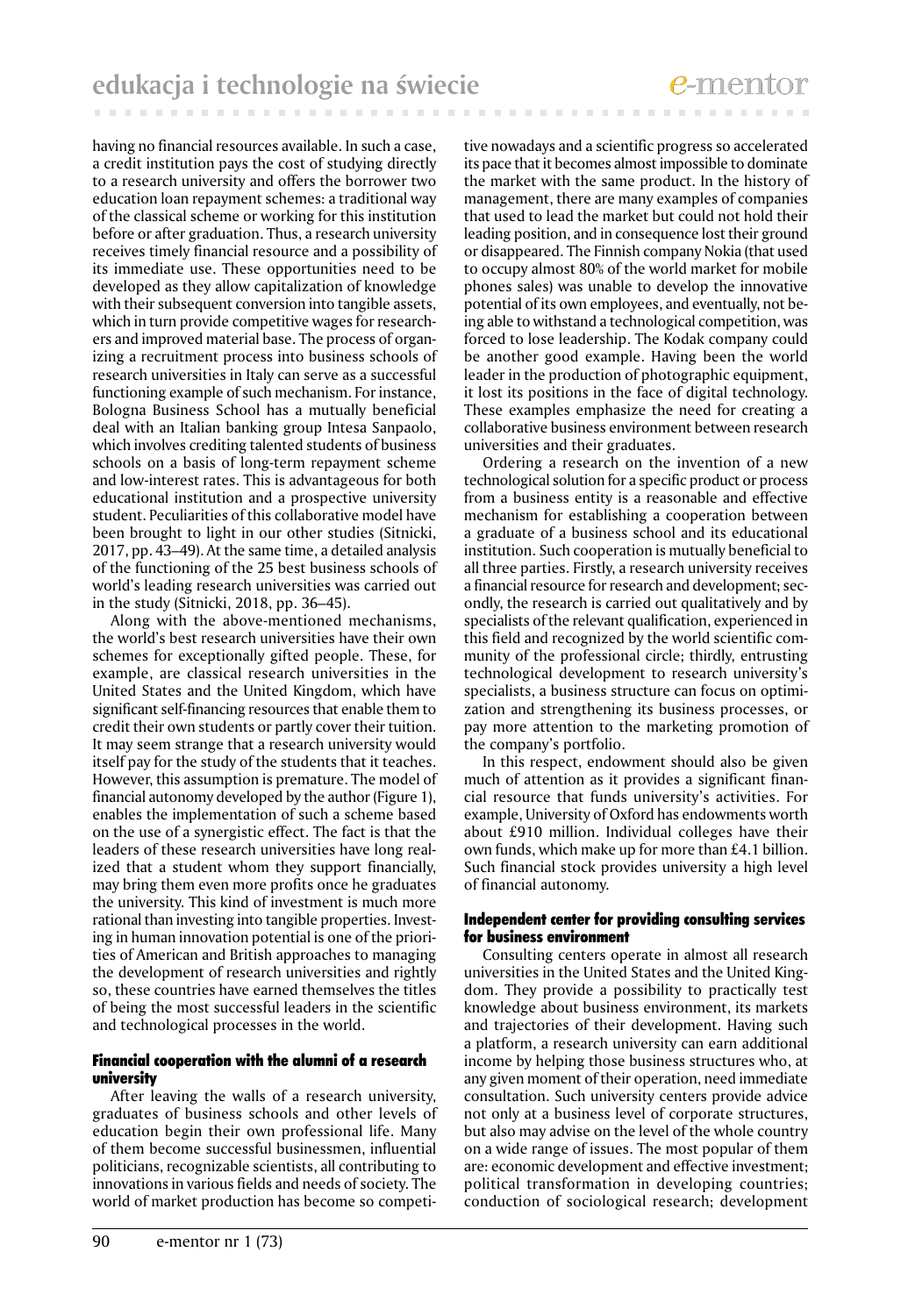and formation of human rights; strengthening of democratic values, etc.

**CONTRACTOR** 

As a rule, research university experts have extensive experience in these issues and an impeccable reputation in the field of professional guidance. Therefore, business structures and other clients of consulting services willingly order professional expertise directly from research centers, that provide an independent and authoritative view on a particular business process or phenomenon. An important competitive advantage of consulting services market is the reputation of a research university as an independent consulting establishment.

#### Center for innovative technologies and startup support

Theoretical studies are very valuable, but their commercialization yields significant income from the introduction of technologies into life. Therefore, newly-created knowledge needs to be effectively broadcasted so it can meet social needs for new technological solutions. To achieve this, innovation technology centers should have two forms of work organization. Firstly, the existing infrastructure and intellectual potential must fully ensure the continuous process of creating new and improving existing technologies. And secondly, an interdisciplinary team of specialists should ensure the "understandable design" of innovations along with a formation of a marketing strategy for their further commercialization through startup projects. This approach has effectively been used by the research universities in the United States and the United Kingdom, bringing significant financial dividends for both the universities and the countries as a whole. Oxford University contributes about 5.8 billion to the British economy and supports more than 50.000 full-time jobs. Oxford's international image has allowed it to prosper as one of the world's leading universities, famous for the quality of its studies and research. In recent decades, the UK membership in the European Union has made it possible to make full use of the scientific potential of highly skilled staff and students through the access to EU funding programs and research networks. Oxford University has a large number of international partnerships, staff and students. At present, 18% of Oxford's staff and 16% of its students are from other European Union countries. In the academic year 2015/2016, the university received £74 million (14% of its research funding) from the EU.

Graduates of business schools of research universities contribute greatly to the financial success of world-class universities which wisely support their business projects. This is being achieved through providing financial grants to young entrepreneurs and groups of inventors for the implementation of their business ideas. They also offer professional counseling in the development of their business plans or forming a strategy of entering the market. Sometimes the product is so revolutionary that in order to ensure its functioning, it requires new markets and infrastruc-

tures to be created. Harvard Business School is ready to .allocate funds worth of \$10.000 to those, who will be able to convinsingly present the value of their projects. Harvard thoroughly stimulates high-quality entrepreneurial education.

Krawczyk-Bryłka, B., Stankiewicz, K. (2017, p. 42) share Harvard's strategic education policy, pointing out in their study that *entrepreneurship education is playing an increasingly important role in advancing and shaping the entrepreneurial behavior and competences of the younger generation. In this context, the importance of using new, interactive methods and forms of education should be emphasized as they are extremely important for one aspect of entrepreneurial education, that is, a development of creativity and proactivity*.

Startup support gives a research university the status of an institution that effectively uses its resources to serve the society. This status adds importance to educational facility, and brings significant financial revenues from successful implementation and commercialization of innovative projects. Moreover, the research university, having implemented projects of successful business structures, accumulates its revenues from businesses which have a steady income. Innovation centers are designed to implement largescale projects based on funding research programs on the national or international scale, such as grants from international networks and associations, etc. The state funding comes in a form of a subsidy to statutory activities, grants provided by specialized agencies, government programs or others.

Scientific activity of the main research university in Poland, the University of Warsaw, can serve as a striking example of how effectively grant money can be used. The university's academic revenue grew from less than 100 million PLN in 2005 to over 380 million PLN in 2014 (Uniwersytet Warszawski: Fakty i liczby, 2017, p. 1). The University's research budgets are several times greater than those of other leading Polish universities, confirming its status as the main and one of the most important research centers in the country.

At the first glance the experience of leading research universities in the UK and US may seem inapplicable for many European universities but the intention of the author of this study is to report the need for the aspiration of European research universities to the standards of the highest world level. Globalization processes have long destroyed the barriers to competition and under such conditions, those universities that will have global strategic thinking and strive for the highest standards will survive.

If European research universities do not pay attention now to the search for effective models for ensuring their own financial autonomy, then in the strategic perspective, they will lose their global competitiveness and academic reputation. Such alarming signals can already be observed. While analyzing the first 25 positions of the global ranking (QS World University Rankings, 2018), one can spot that there are six univeristies which represent the European Union and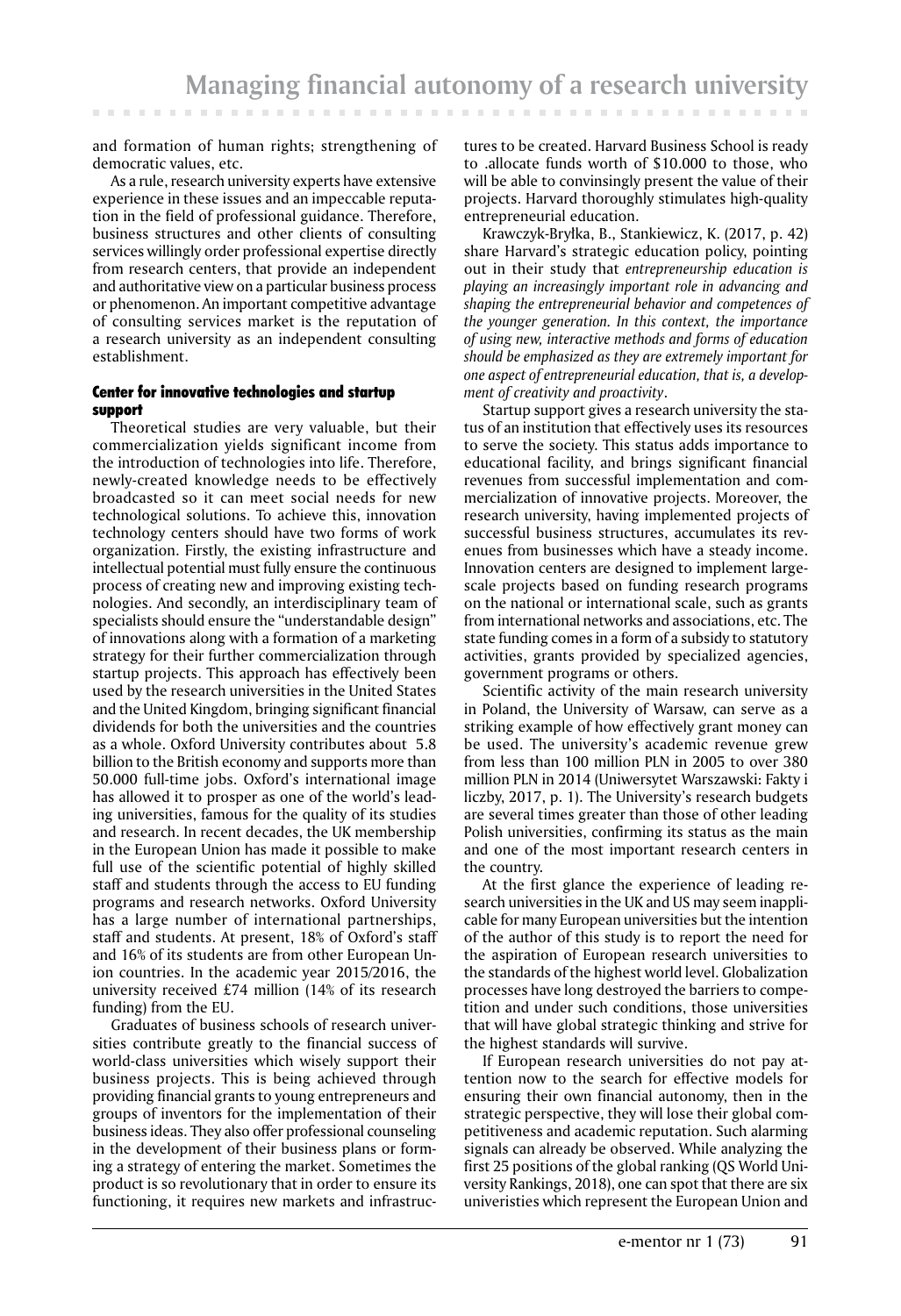they are all British. When the UK finishes the BREXIT process, then on the first page of the global ranking there will not be a single university from the European Union because the next EU university – Ecole Normale Supérieure (France) – takes the  $43<sup>rd</sup>$  position in that ranking. Therefore, increasing the global competitiveness of research universities in the European Union by increasing the level of their financial autonomy is a critically important strategic task today.

#### Conclusions

Summarizing the results of the research, we would like to specify that the author's proposed synergistic model designed to ensure the financial autonomy of a research university is primarily based on increasing the reserves of the main potential of a research university that is the employees that they have and the level of competence they possess. Providing the rational use of these opportunities, it is possible to assure a continuous process of additional financial resources to the research university, significantly increasing its level of financial autonomy.

Analyzing the strategy of financial autonomy management at the Oxford University, it has been established that this world-class research university not only adapts to the processes of industrial development but also actively takes part in it, influencing state policies and providing the UK government and parliament with advice on how to strengthen the position of the world-class universities which provide competitive advantages in the fields of education, research and economic growth.

A classic research university has to be internationally recognized for its scientific activity and strive to remain so for the next centuries. Its main strategic benchmarks should be based on:

- 1. the intention to further involve international staff and students in expanding their influence in the world;
- 2. support, development and establishment of new links with research universities within the EU and around the world;
- 3. participation in international scientific networks and associations;
- 4. close financial cooperation with university graduates;
- 5. attraction of additional financial resources through functioning of the independent consulting centers;
- 6. coordinating and conducting joint European projects by uniting in powerful scientific consortia.

Compliance with the data of strategic guidelines ensures financial autonomy of a research university through increasing its financial flexibility. The developed model differs significantly from the model of the third-generation university (Wissema, 2009, p. 1) in that it focuses on synergistic interaction of only four major components that have the potential to provide stable financial returns to the research university. The model

suggests that through an interdisciplinary approach, research universities should introduce courses that go beyond the university program thereby creating innovative training and research products. It is necessary to go beyond the boundaries of the internal environment and form an external environment independently, which will allow the first to establish new rules and conditions.

. . . . . . . . . . . . .

The proposed model can provide financial success to research universities in Poland and Ukraine, which are now practically simultaneously introducing a new reform of higher education on the basis of new national legislation. These two countries, in the process of working out the effective links of academic cooperation, have a chance to significantly strengthen their positions of global competitiveness in the market of educational and research services. This is justified by the presence of significant intellectual potential, high level of citizens' motivation to strive to improve the level of research and education in their own country and advantageous geographical position in Europe, which allows attracting a large number of students and scholars from the the East and the European countries in particular. At the same time, Ukraine now has great financial support from the United States, the EU and other countries, which allows it to dynamically reform the sphere of education and modernize research universities. The development of joint scientific and educational projects of Poland and Ukraine will allow to effectively use these funds on the basis of the experience of reforms, Poland has already passed on the way to integration with the EU. Such productive cooperation and balanced pragmatic relations of the academic sphere of Ukraine and Poland will provide a high level of financial autonomy for research universities, both in these countries and in the European Union as a whole.

#### **References**

European Commission. Strategic framework – Education & Training 2020. (2016). Retrieved from: http:// ec.europa.eu/education/policy/strategic-framework\_en.

Krawczyk-Bryłka, B., Stankiewicz, K. (2017). Wykorzystanie metafor w identyfikacji i kształtowaniu postaw przedsiębiorczych. *E-mentor*, 1(68), 42–47. DOI: http:// dx.doi.org/10.15219/em68.1279.

Kurowski, Ł., Laskowska, Z. (2016). Czy edukacja finansowa może zmniejszyć wykluczenie finansowe? *E-mentor*, *3*(65), 15–23. DOI: http://dx.doi.org/10.15219/ em65.1246.

Kwiek, M., Antonowicz, D., Brdulak, J., Hulicka, M., Jędrzejewski, T., Kowalski, R., Kulczycki, E., Szadkowski, K., Szot, A., Wolszczak-Derlacz, J. (2016). *Projekt założeń do ustawy Prawo o szkolnictwie wyższym*. Poznań: Uniwersytet im. Adama Mickiewicza. Ministerstwo Nauki i Szkolnictwa Wyższego. Retrieved from: http://www. nauka.gov.pl/ustawa20/.

QS World University Rankings (2018). Retrieved from: https://www.topuniversities.com/university-rankings/ world-university-rankings/2018.

Sitnicki, M. (2017). The Recruitment Organization of the Business Schools in Italian Universities. *Businessinform*, nr 7, 43–49.